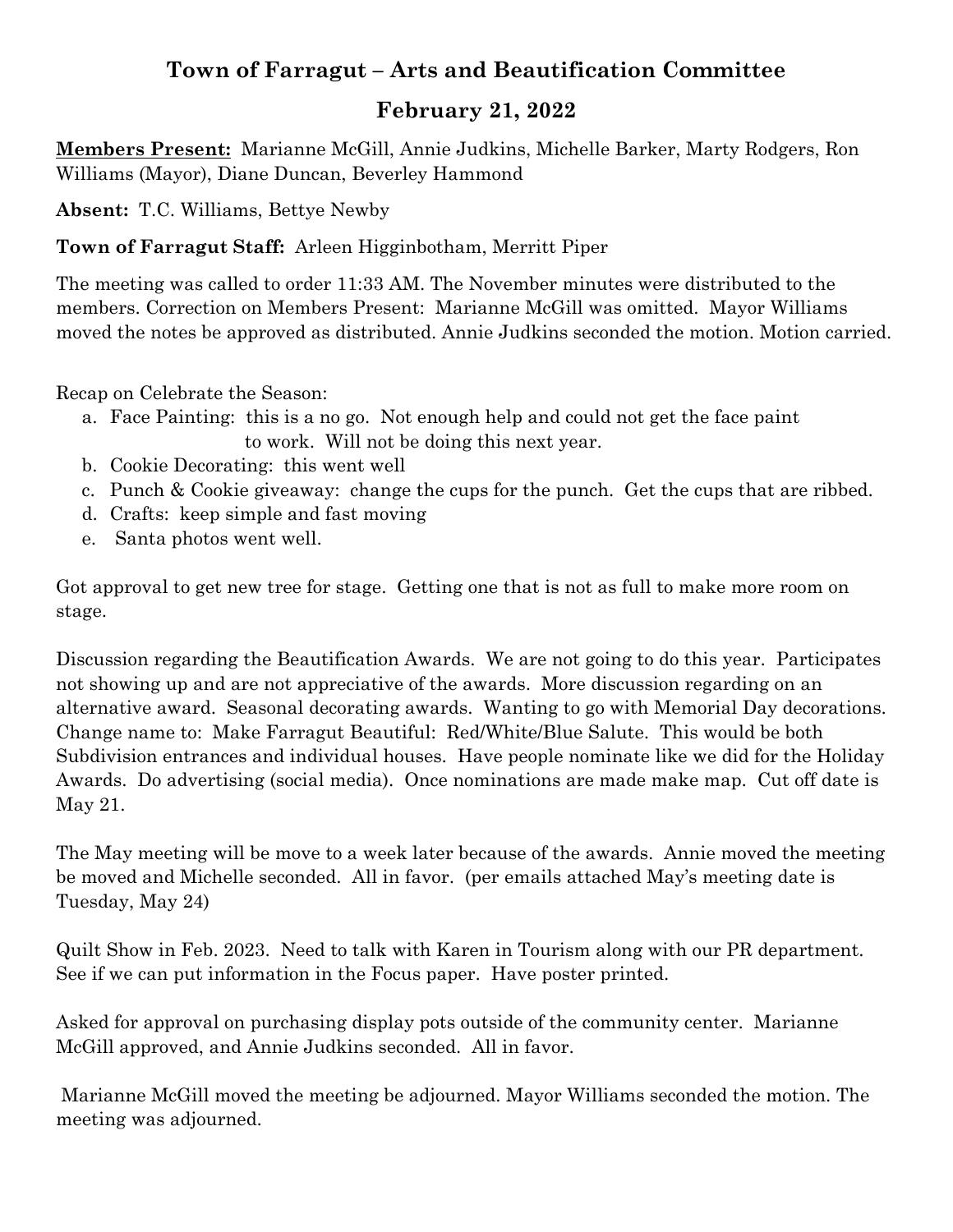Respectfully Submitted,

Bettye Newby, Secretary

The next meeting will be Monday, April 18.

Note: Emails were sent to committee members regarding meeting. Please note that these emails start with Sue's email to committee:

So here's Michele take on it. When you reply, please hit reply all so that everyone will receive the email.

Thank you



**From:** Mark Barker <mh.mm.barker@gmail.com> **Sent:** Wednesday, February 23, 2022 11:10 AM To: Arleen Higginbotham <ahigginbotham@townoffarragut.org> **Subject:** Re: [EXTERNAL] RE: Important information

It was my feeling that we were targeting individuals & not businesses this Memorial Day. Although, I thought if a neighborhood wanted to decorate their entrance they could as well. I thought the idea is to use this promo as a segue to promote this event to businesses in the fall of 2022.

As for dropping the word annual, I am okay with that because I think the word "first" implies annual.

Michele Barker

Sent from my iPad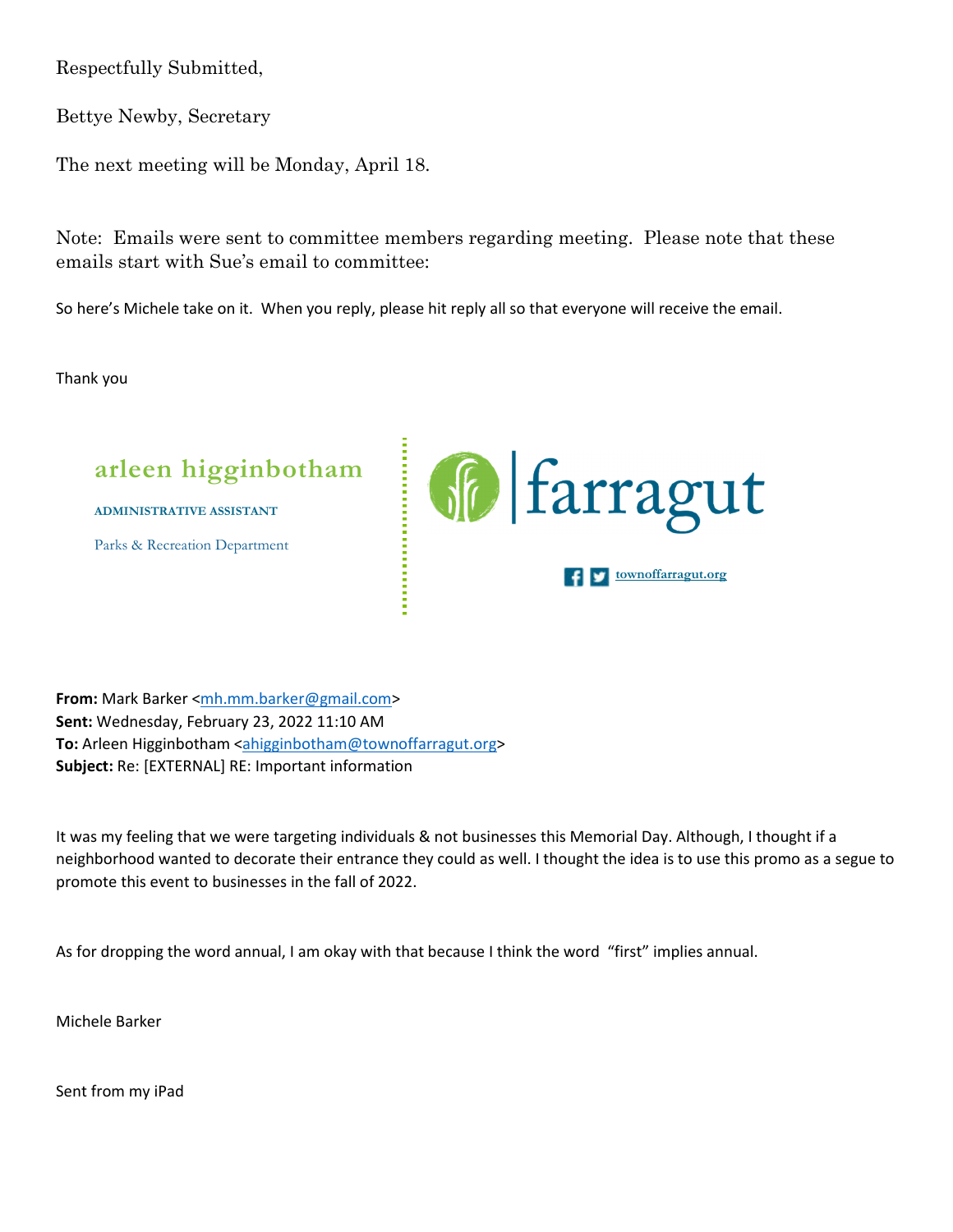On Feb 23, 2022, at 9:15 AM, Arleen Higginbotham <ahigginbotham@townoffarragut.org> wrote:

Hi Michele,

I need you to read Diane's email regarding the beautification discussion we had to be able to say everyone is on board with what she interpreted.

Thanks,

# **arleen higginbotham** <image001.png>

**From:** Mark Barker <mh.mm.barker@gmail.com> **Sent:** Wednesday, February 23, 2022 9:12 AM To: Arleen Higginbotham <ahigginbotham@townoffarragut.org> **Subject:** Re: [EXTERNAL] RE: Important information

Good morning Arleen,

I am fine with moving the meeting to Tuesday, May 24, at 11:30 AM.

Thank you,

Michele Barker

Sent from my iPad

On Feb 23, 2022, at 8:39 AM, Arleen Higginbotham <ahigginbotham@townoffarragut.org> wrote:

Good Morning Everyone,

I'm sending this in order to get a consensus on Diane's email. Please let me know so I get everyone's input for the minutes.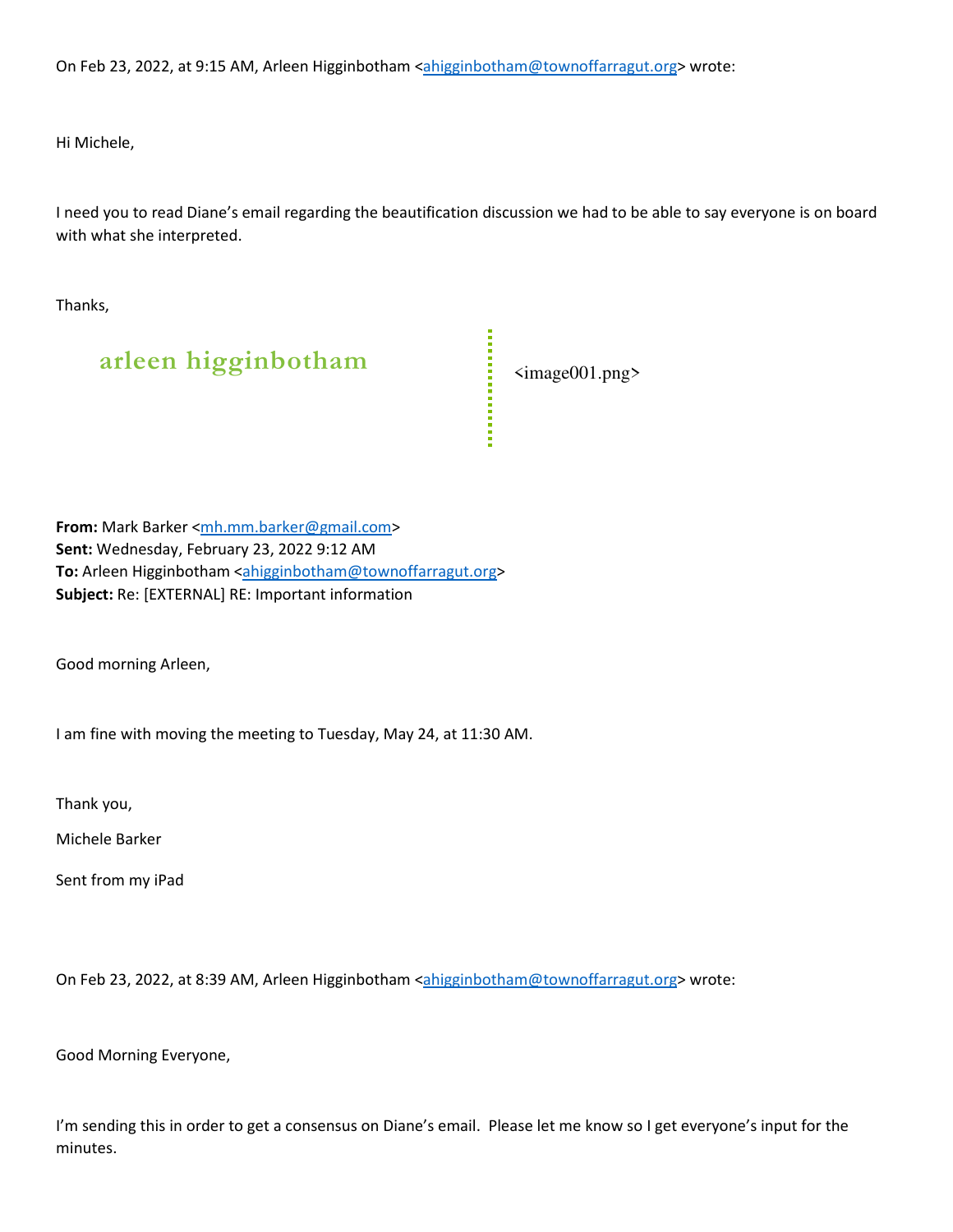Thank you,

Arleen

# **arleen higginbotham**

**ADMINISTRATIVE ASSISTANT**

Parks & Recreation Department

 $\langle \text{image}007.\text{png}\rangle$ 

**From:** Lerevejb@charter.net <Lerevejb@charter.net> **Sent:** Tuesday, February 22, 2022 12:16 PM **To:** Arleen Higginbotham <ahigginbotham@townoffarragut.org> **Subject:** [EXTERNAL] RE: Important information

Good Morning Sue,

Thanks for the update. I know I have no problem with changing the dates and our meeting to Tuesday the 24<sup>th</sup> of May. Only thought; we did discussed subdivision entrances but I felt we had nixed that idea thinking it was short notice i.e. budgeting, also issuing the gift card to an HOA. Correct me if I'm wrong.

Another thought as far a advertising; Making sure we tie it into Memorial Day but not using the "Annual" in case it flops, though I do have a good feeling about the success of this!

**From:** Arleen Higginbotham <ahigginbotham@townoffarragut.org>

**Sent:** Tuesday, February 22, 2022 10:01 AM

To: Annie Judkins <anniejudkins@gmail.com>; Arleen Higginbotham <ahigginbotham@townoffarragut.org>; Bettye Newby <bettye.newby@yahoo.com>; Beverley Hammond <bevhammond@charter.net>; Diane Duncan <lerevejb@charter.net>; Emilie Murr <emiliemurr@gmail.com>; Marianne McGill (moravon@tds.net) <moravon@tds.net>; Merritt Piper <mpiper@townoffarragut.org>; Michele Barker <mh.mm.barker@gmail.com>; Ron Williams <rwilliams@townoffarragut.org>; Sue Stuhl <sstuhl@townoffarragut.org>; T. C. Williams (tcwillone@tds.net) <tcwillone@tds.net>

**Subject:** Important information

Bettye, would you please let me know that you received this email! Thank you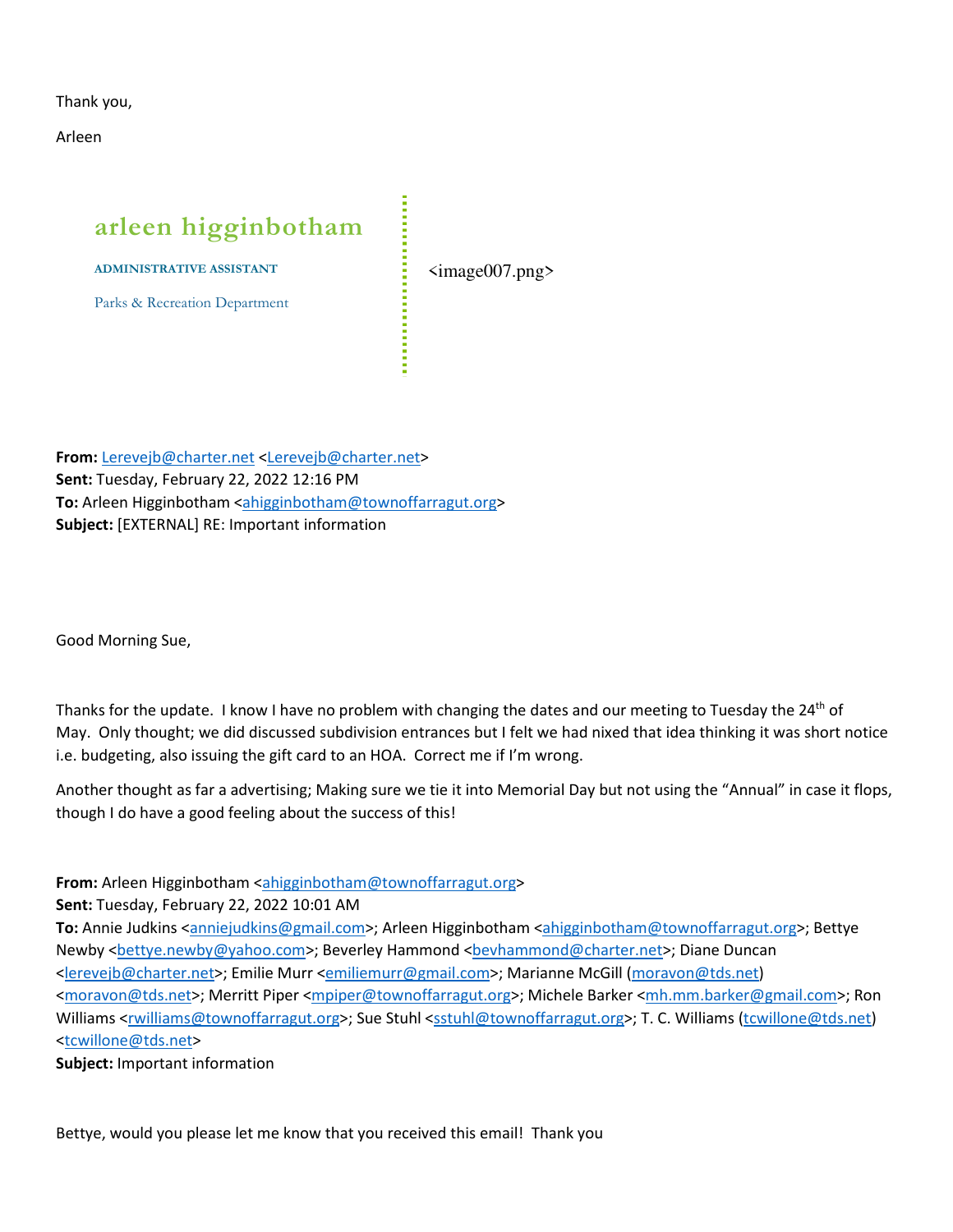Good afternoon Arts & Beautification Committee members,

Arleen and Merritt filled me in on all your exciting plans for the future. In going through the details of your new event - Keep Farragut Beautiful; Red, White and Blue Salute - we had a few issues with the dates so we need some clarification on these items:

- The date you had chosen for the deadline is May 21 which is a Saturday. PARD staff will already be working the weekend before at the Bob Watt Fishing Rodeo and also for the Movies at McGill that night so we cannot go out and take photos on the 21<sup>st</sup> or the 22<sup>nd</sup>. If we made the deadline for self- nominating on Sunday, May 22 by midnight then that would give our citizens that weekend to decorate, plant, etc. Staff would then go out and take photos on Monday, May 23. But this would necessitate moving your meeting to Tuesday, May 24 so that staff had sufficient time to get the photos together for your judging. **So - the question is can you attend a meeting on Tuesday, May 24 at 11:30 a.m.?**
- Staff is glad to put together a simple map that would "star" the subdivisions that have self-nominated and then list addresses within that subdivision but those nominations will need to be in by the deadline of Sunday, May 22 in order to finish the map when the winners are announced first thing on Wednesday, May 25.
- PARD staff will advertise this new competition in the spring Talk of the Town, through media releases, online newsletters and social media throughout the spring. We will keep this advertisement fairly generic asking citizens to decorate, plant, etc. and make your house/subdivision entrance beautiful with the possibility of winning one of three gift certificates to a local business. Is there anything else you want added to the description.
- Arleen and Merritt mentioned that you talked about ordering flags to give out to our citizens. We do not have any flags left from when we handed them out for the Independence Day Parade some years ago. We are happy to order more for you and to use the community center as the central place to hand one out to each household that comes in if that is what you want to do. Arleen will get info on the cost of that and send that out for you to vote on via email. We have learned to order as far in advance as possible these days due to supply shortages and delays in shipping!

As far as your FY23 special event – the Quilt Show – the best date for the show would be Feb. 18 and 19 (Saturday midafternoon to early evening and Sunday afternoon) 2023. The pipe and drape would come in early afternoon on Friday, Feb. 17 and be taken down on Monday, Feb. 20 (which is President's Day holiday). Because of the contract with the West Knox County Senior Center, we do not have access to the gym until 12 noon on Fridays and normally would need to be out of the gym on Sunday night but because that is a Knox County holiday but not a Town of Farragut holiday it would work that weekend to have the pipe and drape removed on Monday. We would need everyone's help to hang the quilts Friday, Feb. 17 afternoon/evening and Saturday, Feb. 18 morning to pull this off. Quilts would be taken down after the show on Sunday afternoon with pickup the next couple of days.

Thank you**. Please respond to this email if you can move your meeting from what you approved this morning to Tuesday, May 24 at 11:30 a.m.** And let us know if there is anything we are missing from the above details.